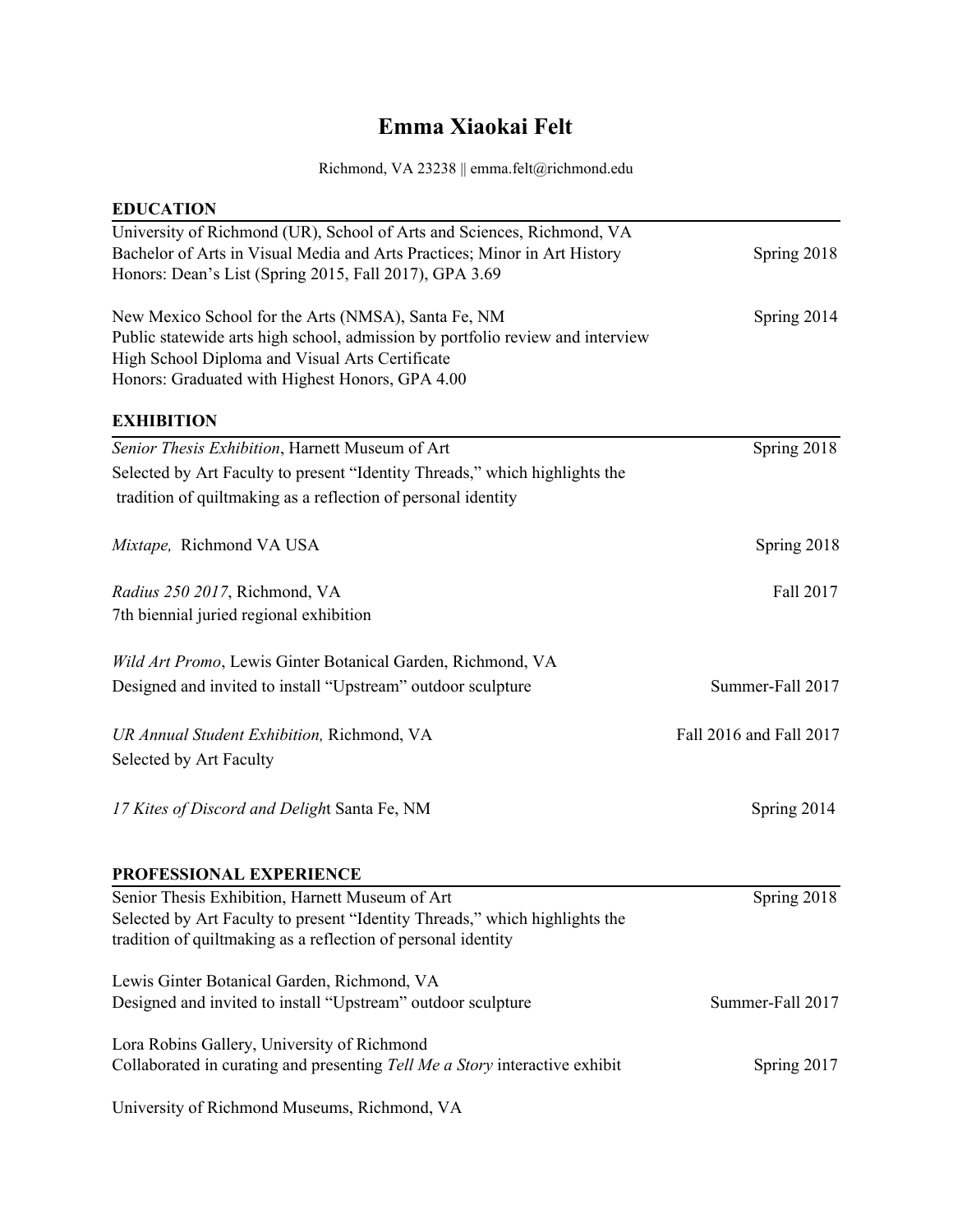| Behind-the-Scenes Attendant, Harnett Museum Print Study Center                                                                                                                                                                                                                                                                                                                                | Fall 2016-Present     |
|-----------------------------------------------------------------------------------------------------------------------------------------------------------------------------------------------------------------------------------------------------------------------------------------------------------------------------------------------------------------------------------------------|-----------------------|
| Manage database updates (e.g., Digitize vintage postcard collection of 15,000 pieces)<br>$\bullet$<br>Assist with exhibition and collection research<br>$\bullet$<br>Provide installation assistance for museum exhibits<br>$\bullet$<br>Keywording<br>$\bullet$<br>Assisted gallery preparation and object handling<br>$\bullet$<br>Image manipulation of graphics for exhibits<br>$\bullet$ |                       |
| Museum Attendant and Museum Ambassador, Harnett Museum of Art                                                                                                                                                                                                                                                                                                                                 | Fall 2014-Present     |
| Research exhibitions to better inform visitors<br>$\bullet$<br>Provide customer service and tours to visitors<br>$\bullet$<br>Joan Maitre Award for Outstanding Museum Attendant<br>$\bullet$                                                                                                                                                                                                 | Spring 2015           |
| Thoma Art Foundation, Santa Fe, NM<br>Internship                                                                                                                                                                                                                                                                                                                                              | Summer 2015           |
| Greeted visitors, researched and answered questions about digital art exhibit<br>$\bullet$<br>Compiled mailing list through Excel, exported to social media application<br>$\bullet$<br>Participated in arranging and delivering featured artist (Jean-Pierre Hebert) special event                                                                                                           |                       |
| <b>COMMUNITY SERVICE</b>                                                                                                                                                                                                                                                                                                                                                                      |                       |
| University of Richmond Museums, Family Day Volunteer                                                                                                                                                                                                                                                                                                                                          | Fall 2014-Present     |
| Drafted and presented exhibition-based projects to the public                                                                                                                                                                                                                                                                                                                                 |                       |
| Pecos National Historical Park, Pecos, NM, Civil War Weekend Volunteer                                                                                                                                                                                                                                                                                                                        |                       |
| Designed and presented children's art activities                                                                                                                                                                                                                                                                                                                                              | Spring 2013-2015      |
| <b>STUDIO ART</b>                                                                                                                                                                                                                                                                                                                                                                             |                       |
| Independent Visual Artist, Richmond, VA                                                                                                                                                                                                                                                                                                                                                       | Spring 2014-Present   |
| Prepare work for private sale or future exhibit; focus on botanically-themed graphite<br>drawings and watercolor paintings; known for precise execution and dynamic composition                                                                                                                                                                                                               |                       |
| New Mexico School for the Arts, Santa Fe, NM<br>Visual Artist                                                                                                                                                                                                                                                                                                                                 | Fall 2010-Spring 2014 |
| Participated in eight New Mexico School for the Arts exhibitions<br>$\bullet$<br>Sold all of my pieces at Georgia O'Keeffe gallery annex senior exhibit<br>$\bullet$<br>Managed creating senior exhibit catalogue<br>$\bullet$<br>Installed multiple student shows                                                                                                                            |                       |

## **AWARDS**

UR Arts & Sciences Academic Year Research Grant Fall 2017- Spring 2018